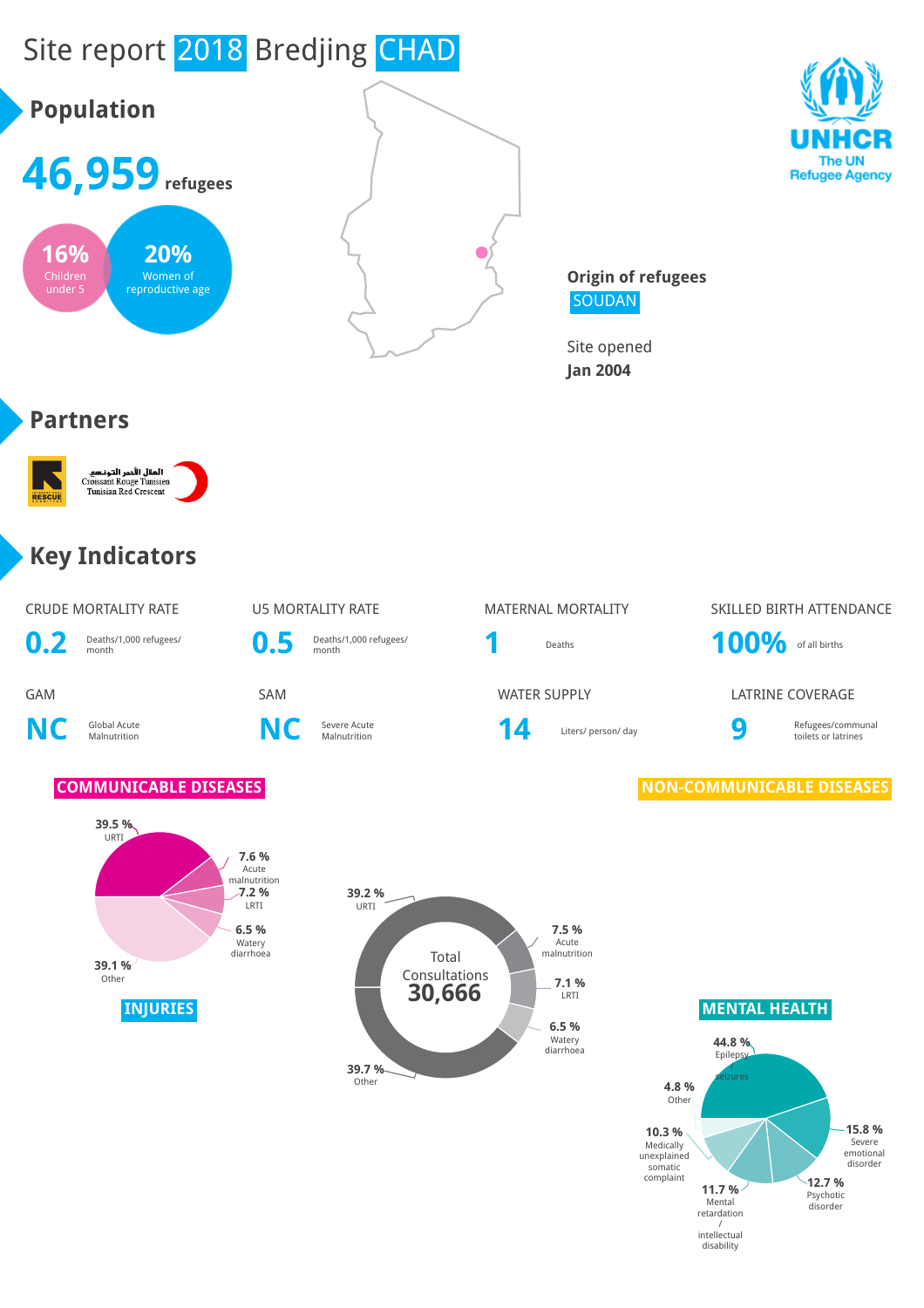## **Public Health**

| <b>HEALTH STAFFING</b>                                      | <b>INDICATOR</b> | <b>STANDARD</b> |           | <b>MORBIDITY</b>                                 | <b>INDICATOR</b> | <b>STANDARD</b> |   |   |
|-------------------------------------------------------------|------------------|-----------------|-----------|--------------------------------------------------|------------------|-----------------|---|---|
| Number of medical doctors                                   |                  | 1: 50,000       | ◭         | Incidence of malaria among children under        | 3                |                 |   |   |
| Number of qualified nurses                                  | 7                | $1:$ < 10,000   | ◙         | Incidence of watery diarrhoea among              | 20               |                 |   |   |
| Number of community health workers                          | 37               | 1: 1,000        | ೞ         | children under 5                                 |                  |                 |   |   |
| <b>ACCESS AND UTILIZATION</b>                               | <b>INDICATOR</b> | <b>STANDARD</b> |           | Incidence of pneumonia among children<br>under 5 | 19               |                 |   |   |
| Consultations per trained clinician per day                 | 28               | < 50            | Ø         | Incidence of pneumonia among over 5              | 4                |                 |   |   |
| Health utilisation rate (new visits / refugee /             | 0.7              | $1 - 4$         | Ø         | Tuberculosis success rate                        | 100%             | < 90%           | ◙ |   |
| year)<br>Proportion of host population consultations        | 11%              |                 |           | Were any MDR/X-TB cases diagnosed among<br>PoCs? | <b>No</b>        | <b>No</b>       | ☺ |   |
| <b>MORTALITY</b>                                            | <b>INDICATOR</b> | <b>STANDARD</b> |           | VACCINATION                                      | <b>INDICATOR</b> | <b>STANDARD</b> |   |   |
| <b>Crude Mortality Rate</b><br>(CMR) (/1000/month)          | 0.2              | < 0.75          | $\bullet$ | Full vaccination coverage                        | 93%              | $< 95\%$        |   | ▲ |
| <b>Under-five Mortality Rate</b><br>(U5MR) (/1000/month)    | 0.5              | $< 1.5$         | $\bullet$ | Measles vaccination coverage                     | 96%              | < 95%           |   |   |
| <b>Infant Mortality Rate</b><br>(IMR) (/1000 livebirths)    | 22.2             | < 30            | $\bullet$ | Source of vaccination data                       | <b>HIS</b>       |                 |   |   |
| <b>Neonatal Mortality Rate</b><br>(NNMR) (/1000 livebirths) | $\mathbf 0$      | < 20            | $\bullet$ | IN-PATIENT DEPARTMENT (IPD)                      | <b>INDICATOR</b> | <b>STANDARD</b> |   |   |
| <b>OUTBREAK ALERT AND RESPONSE</b>                          | <b>INDICATOR</b> | <b>STANDARD</b> |           | Average length of stay (days)                    | 2.0              |                 |   |   |
| Proportion of outbreaks investigated within 48<br>hours     |                  | 100%            |           | Case fatality rate                               | 0.0              |                 |   |   |
| Number of outbreaks reported                                | $\mathbf{0}$     |                 |           | Hospitalisation rate                             | 18.2             | $50 - 150$      |   | Ø |

# **Reproductive Health**

| <b>ANTENATAL CARE</b>                                                                     | <b>INDICATOR</b> | <b>STANDARD</b> |   | <b>FAMILY PLANNING</b>                                                      | <b>INDICATOR</b> | <b>STANDARD</b> |  |
|-------------------------------------------------------------------------------------------|------------------|-----------------|---|-----------------------------------------------------------------------------|------------------|-----------------|--|
| Antenatal care coverage                                                                   | 97%              | > 90%           |   | Contraceptive prevalence rate                                               | 52%              | $\geq 30\%$     |  |
| Coverage of antenatal tetanus vaccination                                                 | 98%              | > 95%           |   | Source of contraceptive prevalence data                                     | <b>HIS</b>       |                 |  |
| <b>DELIVERY CARE</b>                                                                      | <b>INDICATOR</b> | <b>STANDARD</b> |   | SEXUAL AND GENDER-BASED VIOLENCE (SGBV)                                     | <b>INDICATOR</b> | <b>STANDARD</b> |  |
| Proportion of births attended by skilled<br>personnel                                     | 100%             | $\geq 90\%$     |   | Total number of reported rapes                                              | 0                |                 |  |
| Proportion of births conducted by caesarean<br>section                                    | 0%               | $5 - 15%$       | ☺ | Proportion of eligible rape survivors provided<br>with PEP within 72 hours  |                  | 100%            |  |
| Proportion of newborn infants with low birth<br>weight (<2500 gs) (weighed within 72 hrs) | 1%               | < 15%           |   | Proportion of eligible rape survivors provided<br>with ECP within 120 hours |                  | 100%            |  |
| Proportion of teenage pregnancies                                                         | 3%               |                 |   | SEXUALLY TRANSMITTED INFECTIONS (STIS)                                      | <b>INDICATOR</b> | <b>STANDARD</b> |  |
| Still birth rate (/1000 total births / month)                                             |                  |                 |   | Number of genital ulcer diseases                                            | 13               |                 |  |
| Number of maternal deaths                                                                 |                  |                 |   | Number of Pelvic Inflammatory diseases                                      | 23               |                 |  |
| Proportion of maternal deaths investigated<br>within 48 hours                             | 100%             | 100%            |   |                                                                             |                  |                 |  |